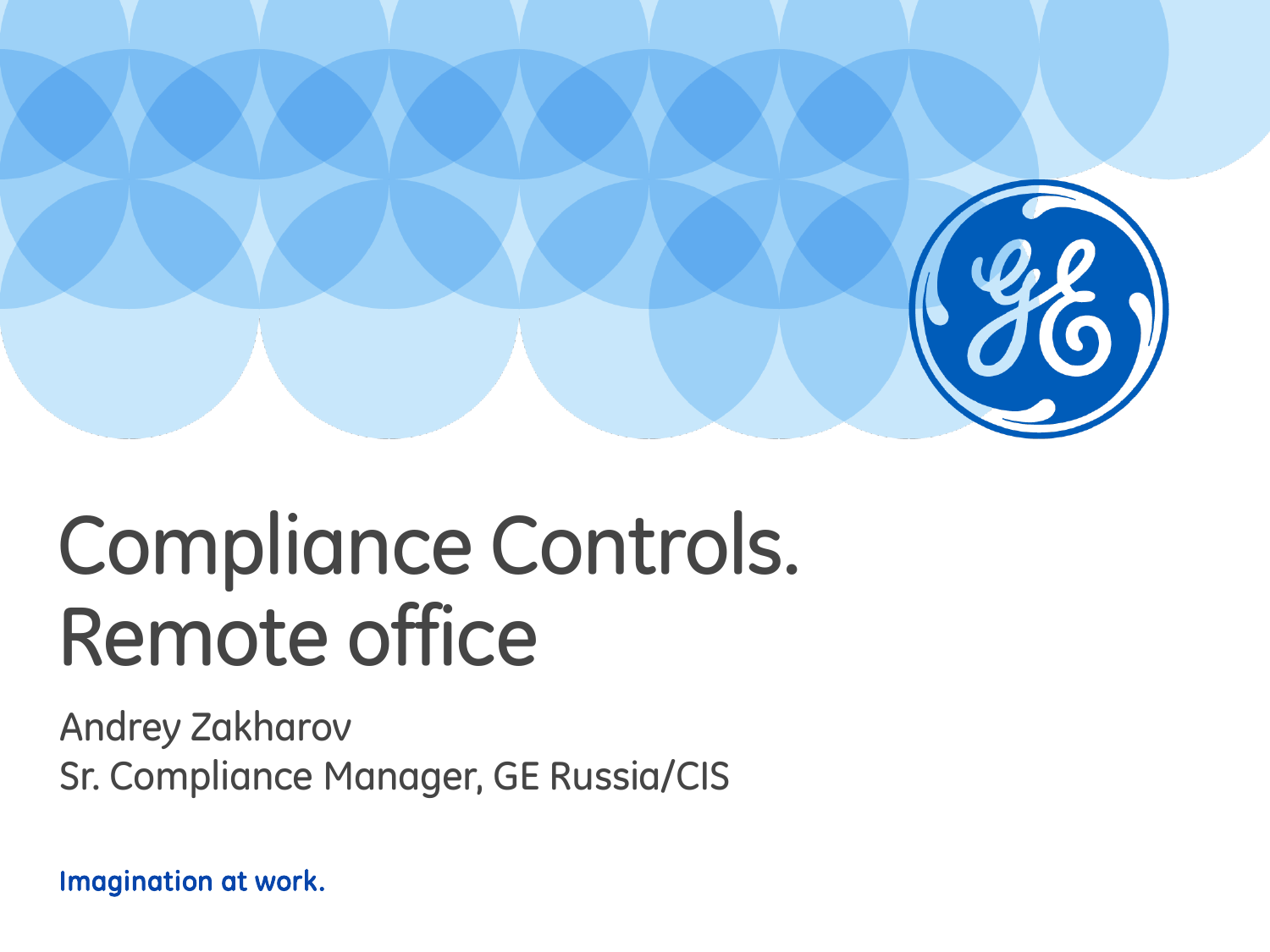

### … provide proactive support … be engaged…

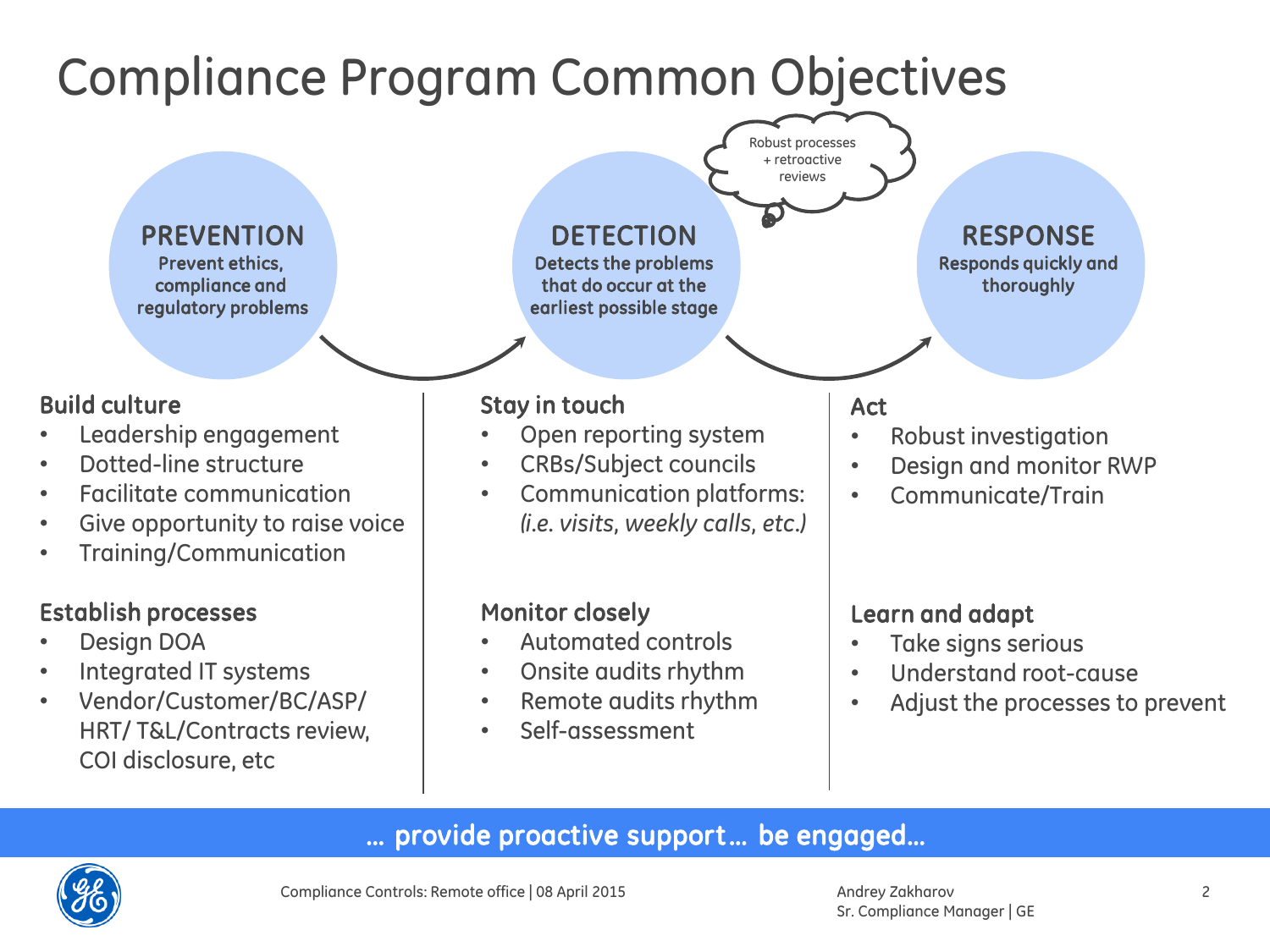# Pivot your mindset



### Consider you are the remote office. What makes your HQ feel comfortable about compliance?

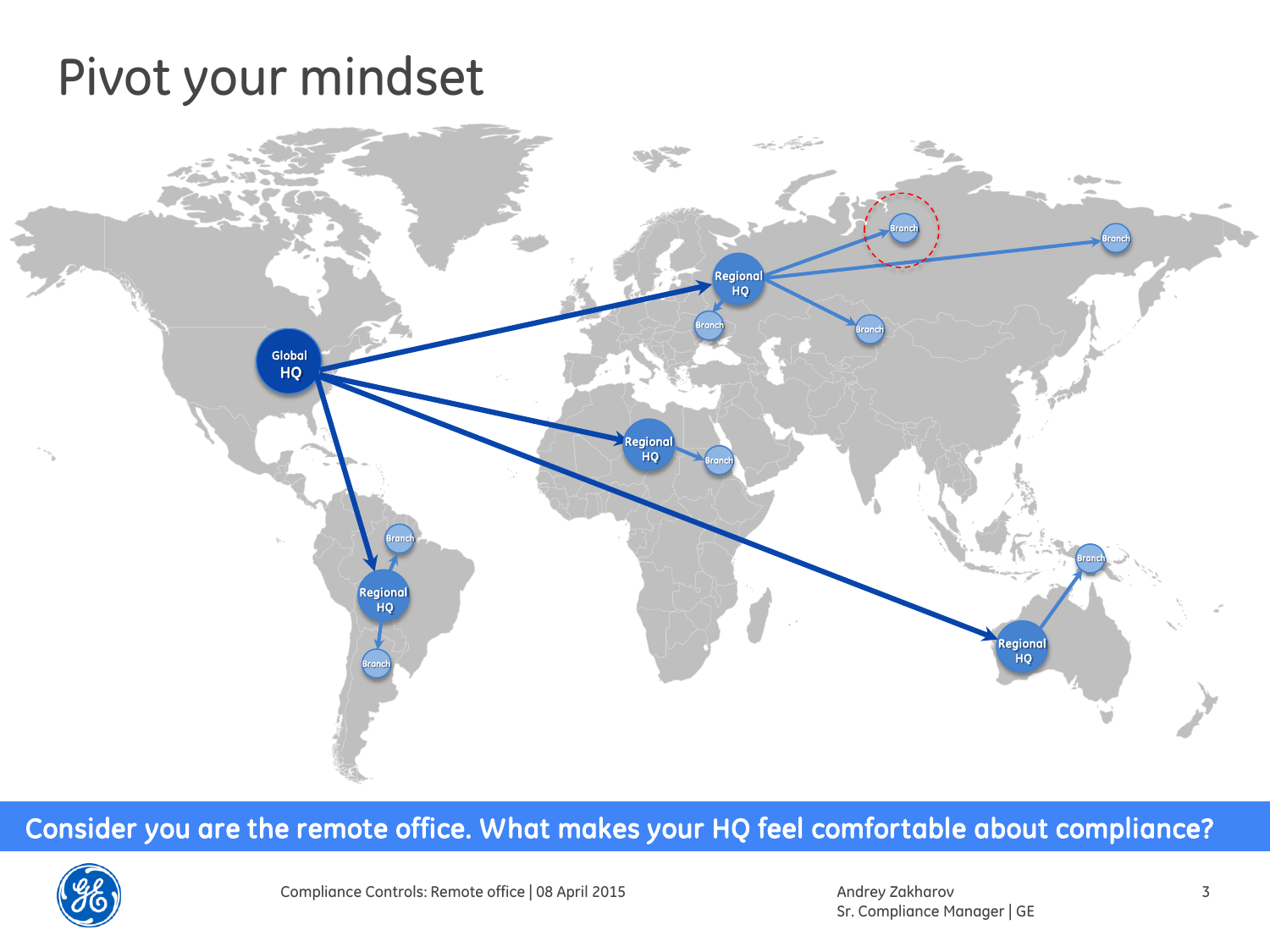# Understand Landscape and Adapt Strategy



### *…* all supported by region specific risks and known business practices…

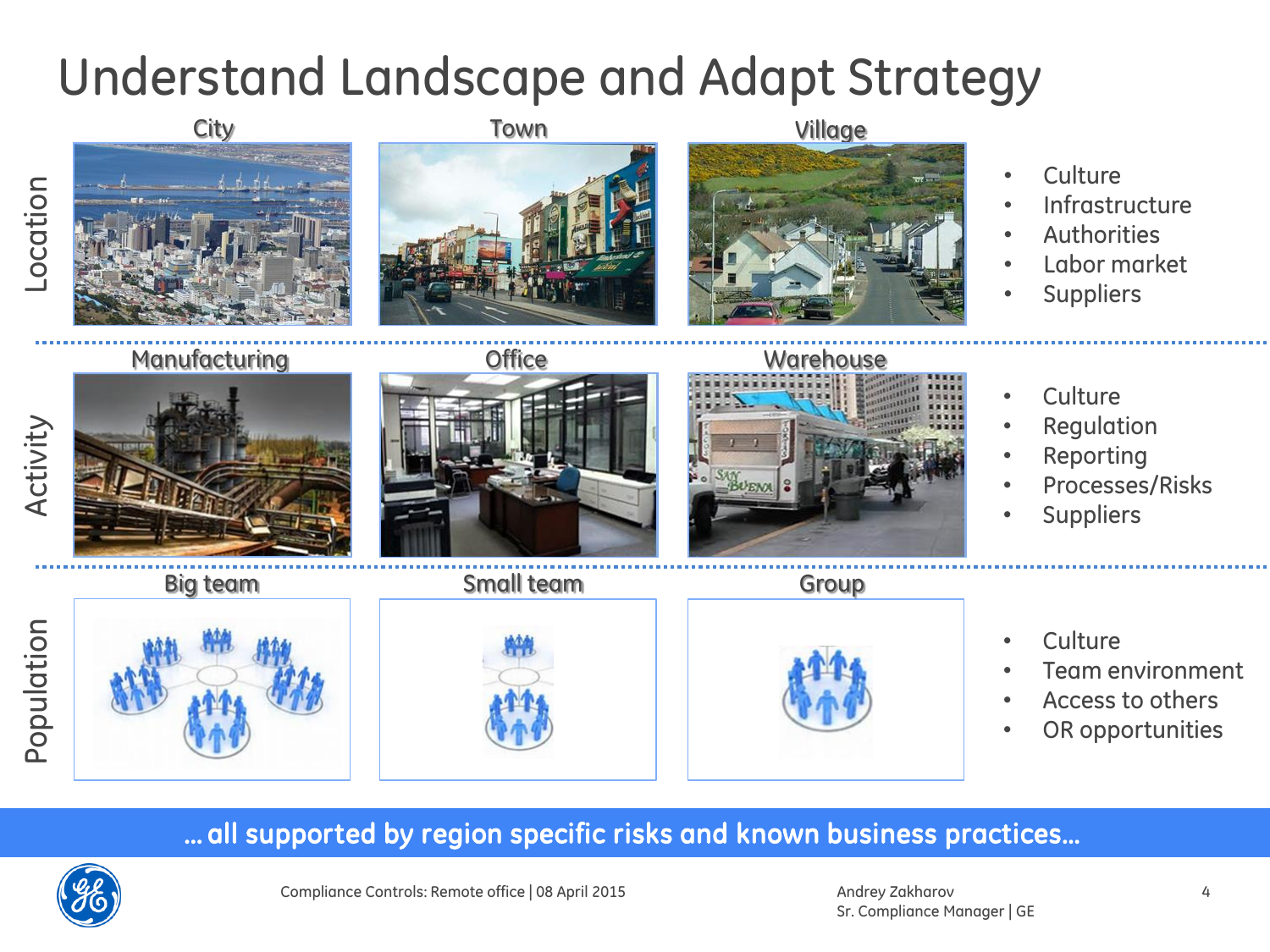# Congratulations! You are CCO for Turukhansk *Unfortunately, it's for 1 week only…*



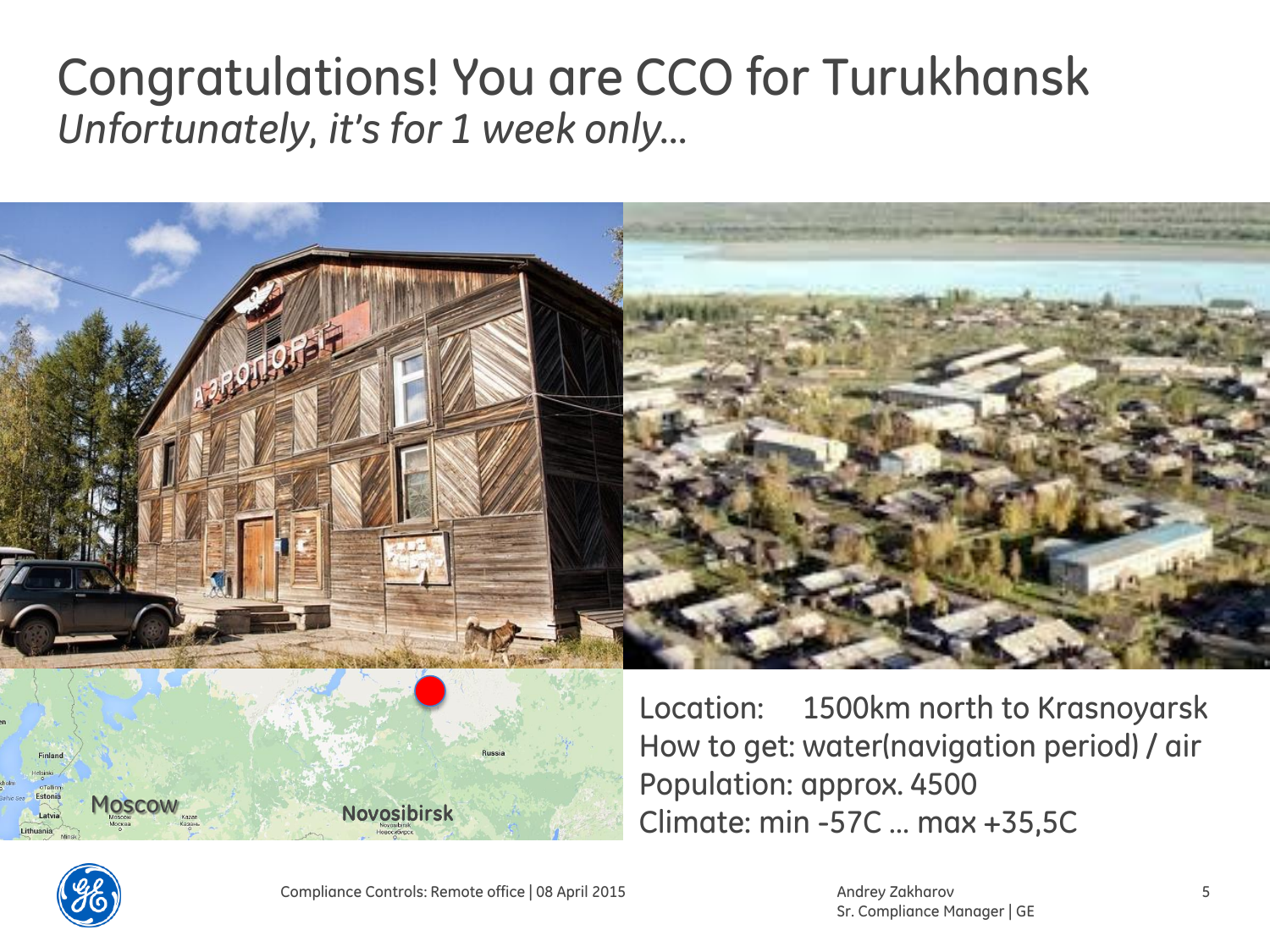# Compliance Program. Prevention

PREVENTION Prevent ethics, compliance and regulatory problems

#### Build culture

- Leadership engagement
- Dotted-line structure
- Facilitate communication
- Give opportunity to raise voice
- Training/Communication

### Establish processes

- Design DOA
- Integrated IT systems
- Vendor/Customer/BC/ASP/ HRT/ T&L/Contracts review, COI disclosure, etc

**Notes:** Leader is a **compliance** ambassador ... consider internal person Cross-team communication promotes culture. Network Communication with HQ sets examples, shares practices Create variety of channels … consider barriers Use any opportunity for Live training. Be accessible

Keep critical/high risk decisions with function in HQ Engineer alternatives to ensure systems can be accessed Keep HQ hosting the processes

### … provide proactive support … be engaged…

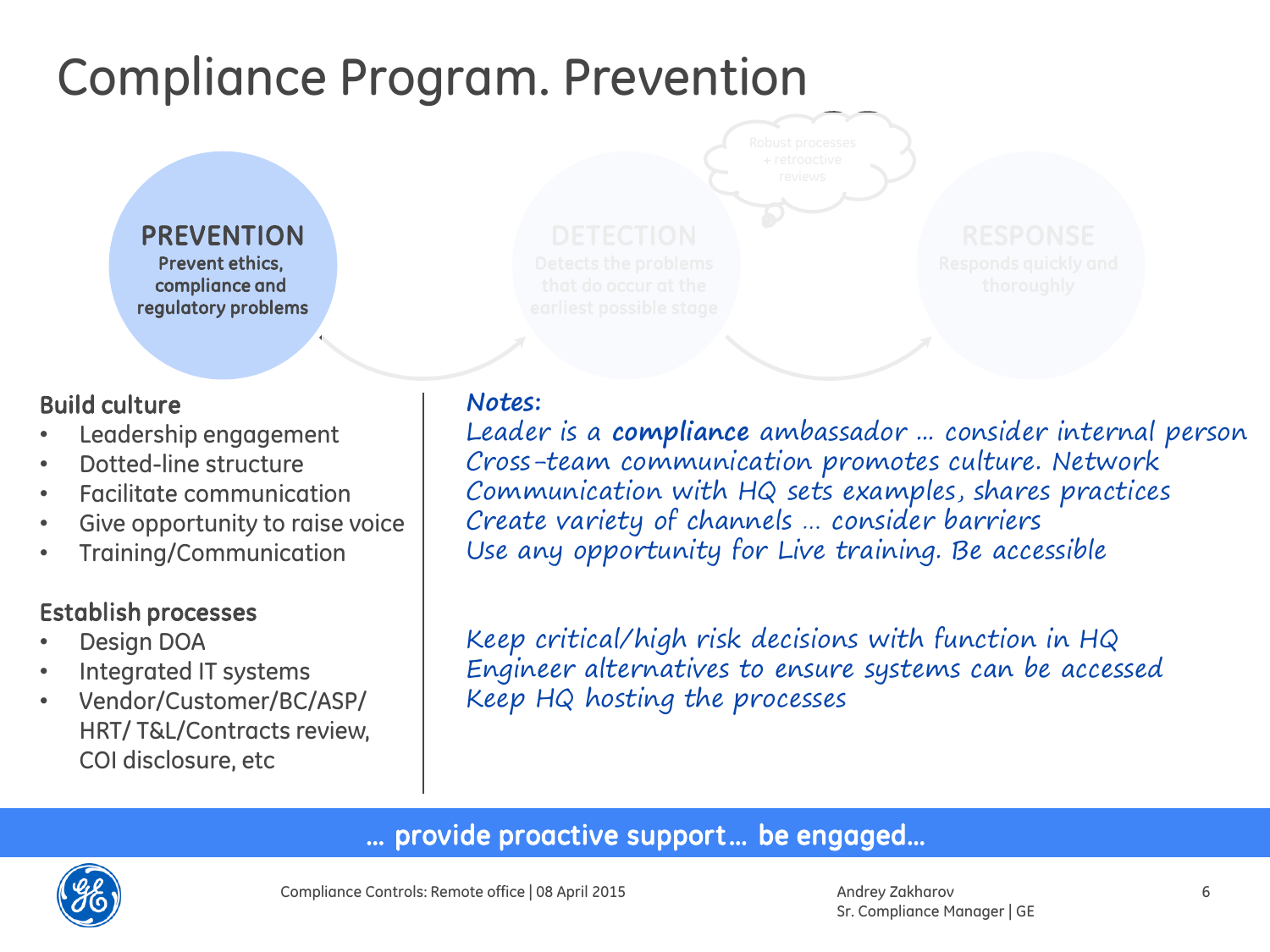# Compliance Program. Detection

#### **DETECTION** Detects the problems that do occur at the earliest possible stage

#### Stay in touch

- Open reporting system
- CRBs/Subject councils
- Communication platforms: *(i.e. visits, weekly calls, etc.)*

#### Monitor closely

- Automated controls
- Onsite audits rhythm
- Remote audits rhythm
- Self-assessment

**Notes:** Create variety of channels … consider barriers Keep the rhythm Use any opportunity to touch the base

Robust processes + retroactive reviews

Ensure enterprise processes and tools are utilized. HQ approval Have an audit plan and stick to it Use remote audits to identify potential gaps and act

## … provide proactive support … be engaged…



Andrey Zakharov Sr. Compliance Manager | GE